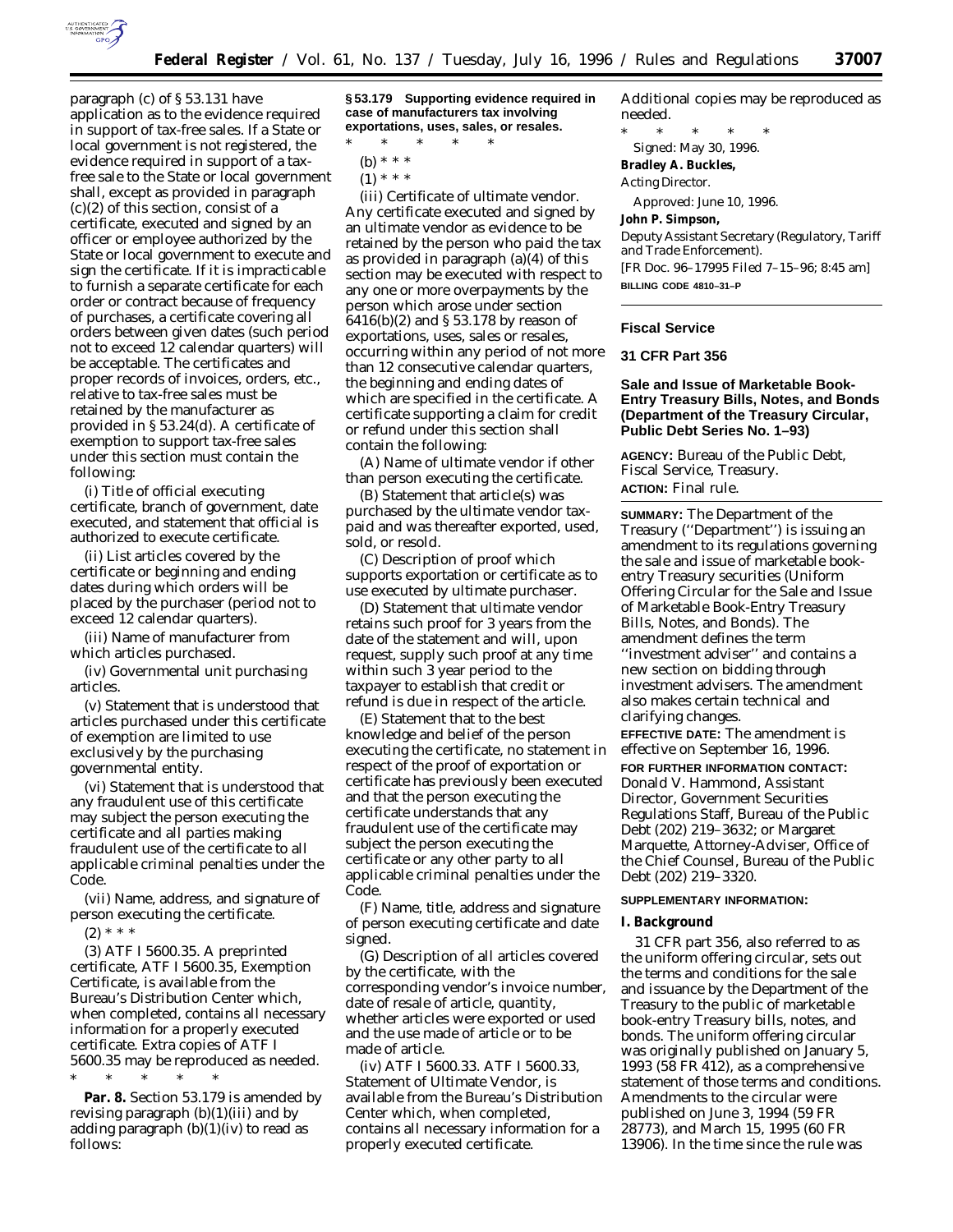first published, several questions have arisen about the application of the circular in situations where an investment adviser formulates a bid or otherwise makes bidding decisions for a managed or controlled account. In response, the Department is defining the term ''investment adviser'' and is setting out the specific terms and conditions for bidding through investment advisers.

Previously, the treatment of investment advisers was found in a discussion in the preamble to the January 5, 1993, publication. The preamble and rule did not specify how the various provisions of the rule should be applied with respect to accounts that participate in auctions through investment advisers, leaving ambiguous the answers to a number of technical questions. Accordingly, the Department published a proposed amendment on January 5, 1996,<sup>1</sup> which provided a definition of the term ''investment adviser'' and clarified how the provisions of the uniform offering circular would be applied to bids submitted for accounts that are managed by investment advisers (controlled accounts). Additionally, the existing exclusion for certain controlled accounts on whose behalf an investment adviser is not bidding in an auction was proposed to be substantially modified. The proposed modification would have reduced from \$500 million to \$10 million the dollar threshold applied to the position of a non-participating controlled account in determining eligibility for the exclusion.

Though not required to, the Department published the clarifications and changes in proposed form in order to receive the full benefit of input from affected auction participants. The comment period closed on March 5, 1996.

**II. Comments Received in Response to the Proposed Rule**

The Department received one comment letter, from the Public Securities Association (PSA), in response to the proposed amendment.2 The PSA letter strongly supported the clarifications and guidance that the proposed amendment provided but expressed significant objections to the proposed modification of the exclusion available for non-participating controlled accounts.

# *A. Definition of Investment Adviser*

The PSA supported the definition for the term ''investment adviser,'' which also describes what is meant by the phrase ''investment discretion.'' However, the PSA stated that the phrase ''or otherwise exercises control,'' describing investment discretion in the proposed definition, introduces an element of ambiguity. It was noted that the current net long position reporting requirement, which the definition seeks to clarify, uses the phrase ''exercising control'' which has been understood to mean the exercise of investment discretion. With the addition of the definition of the term ''investment adviser,'' the commenter believes that inclusion of a general provision such as ''or otherwise exercises control'' raises the question as to what other types of control might exist and is contrary to the intent behind the amendment. The Department agrees and has deleted the phrase from the final definition.

## *B. Bidding Through Investment Advisers*

The PSA expressed support for the codification and clarification of the manner in which investment advisers may bid for their controlled accounts. The commenter requested that the application of the restriction against noncompetitive and competitive bidding in the same auction be addressed for the situation in which an investment adviser bids both competitively for its own proprietary account and noncompetitively for its controlled accounts in the names of those accounts. As stated in § 356.15(a) of the proposed rule, an investment adviser may bid for a controlled account either in the name of the investment adviser, in which case the adviser is considered the bidder, or in the name of the account, in which case the account is considered the bidder. This means that, for purposes of bidding noncompetitively, an investment adviser that bids for its controlled accounts in the name of the adviser is limited to the maximum allowed bid and award amount for a noncompetitive bid for that auction, e.g., \$1 million total in a bill auction. An investment adviser that bids noncompetitively for its controlled accounts in the names of the accounts may bid for each account for the maximum allowed noncompetitive amount, e.g., \$1 million for each account in a bill auction. Additionally, the investment adviser may not bid for the controlled account both competitively and noncompetitively in the same auction, regardless of whether the bidding is in the name of the adviser

or in the name of the controlled account.

The proposed rule did not specifically address, with respect to the restriction against bidding both competitively and noncompetitively in the same auction, the situation in which an investment adviser is bidding for its own account in the same auction that it is bidding for controlled accounts. It is the Department's intention that the proprietary account of an investment adviser be treated in the same manner as that of any other bidder.3 In other words, an investment adviser may bid competitively in its own name for its proprietary account so long as it is also not bidding noncompetitively in its own name. Therefore, if a controlled account is being bid for noncompetitively in the name of the account, the investment adviser may bid competitively in its own name for its proprietary account. It may also bid competitively, in the name of the investment adviser or the account, for any controlled accounts that are not being bid for noncompetitively. However, the investment adviser may NOT bid both competitively and noncompetitively in its own name in the same auction, regardless of whether the bids represent its own account or controlled accounts. Also the investment adviser may not bid both competitively and noncompetitively in the same auction for any one controlled account, regardless of whether the bid is in the name of the investment adviser or in the name of the account.

# *C. Reporting Net Long Positions*

The proposed rule stated that, in determining if it has reached the \$2 billion net long position reporting threshold, an investment adviser must include in its calculation those bids and positions it controls in addition to bids and positions it would otherwise have to include as a bidder. This provision clarified the existing requirement for the calculation of a net long position. The proposal also contained a significant change from the current rule in the amount of a controlled account's position that may be excluded from the investment adviser's net long position calculation. The rule currently allows the adviser to exclude net long positions

<sup>1</sup> 61 FR 402 (January 5, 1996).

<sup>2</sup>March 4, 1996, letter from Stephanie Wolf, Assistant General Counsel, Public Securities Association, to Kenneth R. Papaj, Director, Government Securities Regulations Staff, Bureau of the Public Debt.

<sup>3</sup>An investment adviser, under the bidder definitions, may itself need to be aggregated with its affiliates as part of a larger bidder. The restriction against bidding both noncompetitively and competitively in the same auction is applicable to all the affiliates that are required to be aggregated since they form a single bidder, i.e., if an entity is bidding competitively in an auction, an affiliate of that entity may not bid noncompetitively in the same auction, unless that affiliate has received recognition as a separate bidder.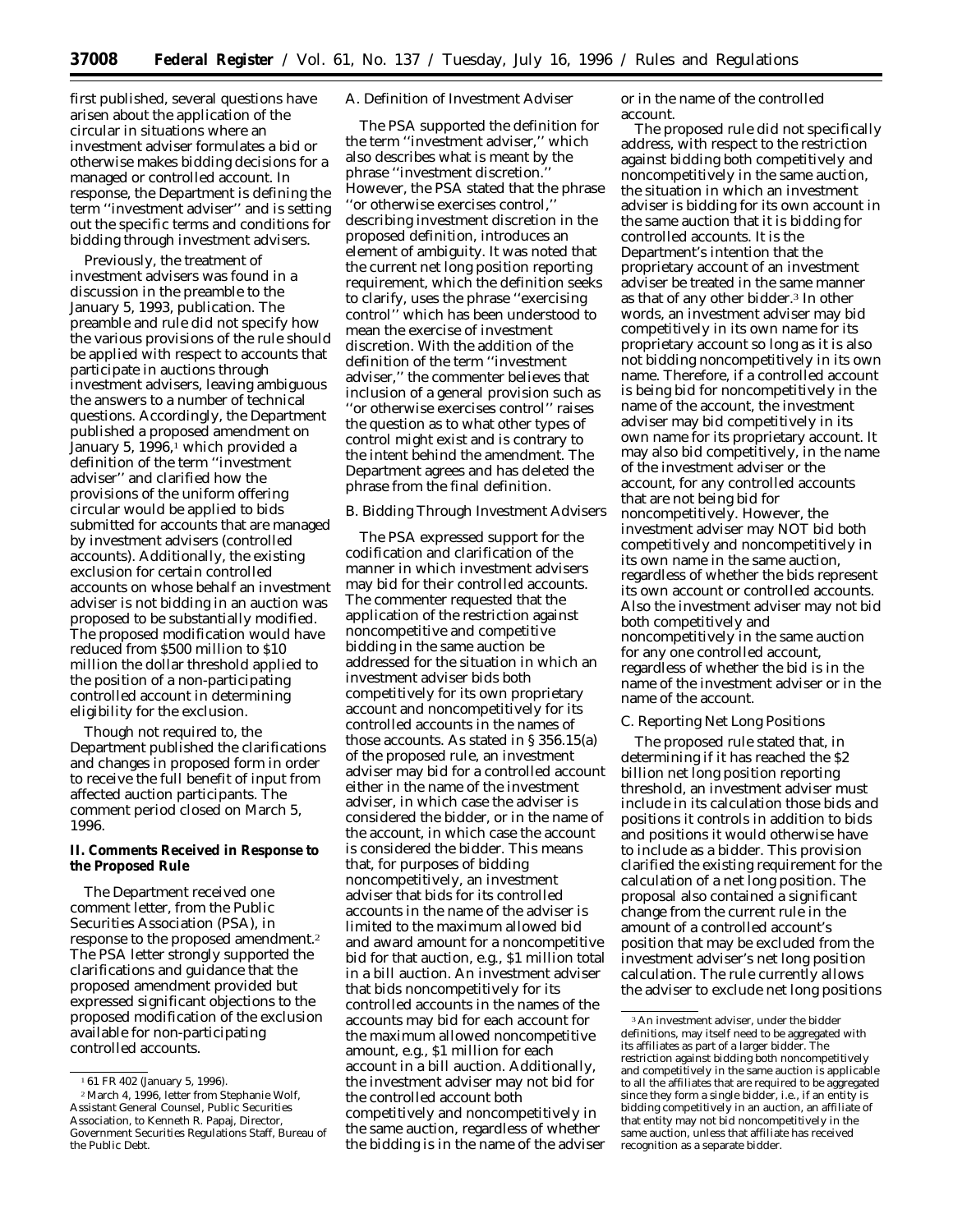less than \$500 million for certain controlled accounts that are not bid for in an auction. The proposal provided for a similar type of exclusion but decreased the amount to \$10 million per controlled account.

The PSA strongly objected to the proposed change. While understanding the Department's objective of obtaining more information than is currently provided about the positions that an investment adviser may control, the commenter believed that this objective could not justify the cost to auction participants of reporting on controlled accounts at the significantly reduced amount. It was the commenter's opinion that in order to include controlled accounts at a \$10 million threshold within the current net long position reporting timeframes, auction participants would have to develop automated systems to track the information. The PSA represented that the cost to develop such systems would be prohibitive and might adversely affect investment advisers' participation in auctions. Accordingly, the PSA recommended that the Department retain the current exclusionary amount or set a lower amount that would not impose such significant costs. The letter did not provide any suggestions for an appropriate alternative amount. Additionally, the commenter did not address the alternative approach for an exclusion discussed in the proposal or offer any other approaches for providing Treasury with better information about the size of a position that an investment adviser might control.

The reduction in the exclusionary amount was proposed because the Department believes that a lower amount is necessary to give a more accurate picture of the amount of a security controlled by an investment adviser. The Department is sensitive to the concerns of auction participants about the cost of compliance with the auction rules and recognizes, in particular, that the net long position reporting provisions are costly because of the scope of the aggregation provisions and the short reporting timeframe. Balanced against this compliance cost is the Department's goal of avoiding undue concentrations of ownership or control upon original issue. The net long position report is an essential tool in achieving this goal.

In developing the proposal, the Department considered and rejected alternatives, such as providing investment advisers an exclusion based on an aggregate amount rather than separate position amounts in specific accounts, because of a concern that they would be more burdensome or costly for

advisers. Nothing in the comment letter would lead the Department to a different conclusion. Therefore, the approach outlined in the proposal is believed to be the best approach for excluding non-participating accounts.

However, a cost-effective exclusion threshold needs to be determined. A tradeoff exists between the time and cost necessary for an investment adviser to determine the holdings of nonparticipating controlled accounts and the meaningfulness of the net long position information submitted with the bid. The higher the exclusion amount the less costly compliance is for the investment adviser, but also the less useful the information is to the Department. The higher the threshold the fewer number of nonparticipating controlled accounts that would be needed to control a significant undisclosed position in the auctioned security. After due consideration of the potential compliance costs versus the usefulness of the net long position report, the Department has determined that an exclusion threshold of \$100 million is appropriate. A \$100 million threshold is at a high enough level that relatively few managed accounts should be affected, thus minimizing systems and compliance costs, and yet is low enough that Treasury will receive useful information on the control of the security.

## *D. Other Comments*

The PSA letter briefly discussed the modification that would allow investment advisers to submit bids for their controlled accounts directly to a Federal Reserve Bank or to the Bureau of the Public Debt. The PSA did not object to the proposed change but observed that it had no impact on its membership since its members are all either banks or broker-dealers who are already authorized to submit bids for others directly. The provision allowing an adviser to submit or forward bids in the names of its controlled accounts is an exception to the restriction against anyone other than a depository institution or dealer submitting or forwarding bids for others. The Department reiterates that it is not its intent to authorize an investment adviser that does not also meet the definition of a depository institution or dealer to submit or forward bids for customers. A controlled account is not the same as a customer since, unlike a customer, the beneficial owner of a controlled account is not involved in determining the terms of the auction bid and is generally not aware of the bid until after the fact. (See the definition of ''customer'' in § 356.2 which refers to

directing a depository institution or dealer to bid for a specified amount of securities in a specific auction.)

**III. Changes from the Proposed Rule**

In § 356.2, the definition of ''investment adviser'' has been modified to delete the phrase ''or otherwise exercises control'' in response to a comment from the PSA. The Department believes that this deletion does not affect the intended meaning of the definition and that the change reduces possible confusion.

The language of § 356.15(b) regarding competitive and noncompetitive bidding has not been changed. However, the Department is clarifying that the provision permits an investment adviser to bid competitively for its proprietary account and noncompetitively for one or more controlled accounts in the same auction provided that the noncompetitive bids are in the names of the controlled accounts. The investment adviser would not be permitted to bid both competitively and noncompetitively in the adviser's name in the same auction, regardless of which accounts the bids are for; nor would the adviser be allowed to bid both competitively and noncompetitively for a controlled account. (See Discussion in Section II.B. of this release.)

The only change to proposed § 356.15(c) is the dollar level of the exclusion threshold. The \$10 million threshold proposed was strongly criticized by auction participants as being at a level so low as to cause them to incur substantial compliance costs which they believed could not be justified by the benefits received by Treasury. Upon due consideration of this comment and further discussions with the commenter, the Department has concluded that a threshold of \$100 million would be more appropriate. This revised threshold provides sufficient additional information about the size of positions controlled by an investment adviser while not imposing unreasonable costs on affected entities. (See Discussion in Section II.C. of this release.)

The proposed changes in §§ 356.11, 356.13, 356.21, and 356.22, as well as appendix A to part 356, are being adopted as proposed. Other sections have been renumbered as a result of adding new § 356.15. Additionally, § 356.36 has been amended to reflect approval under the Paperwork Reduction Act of the new information collections in § 356.15.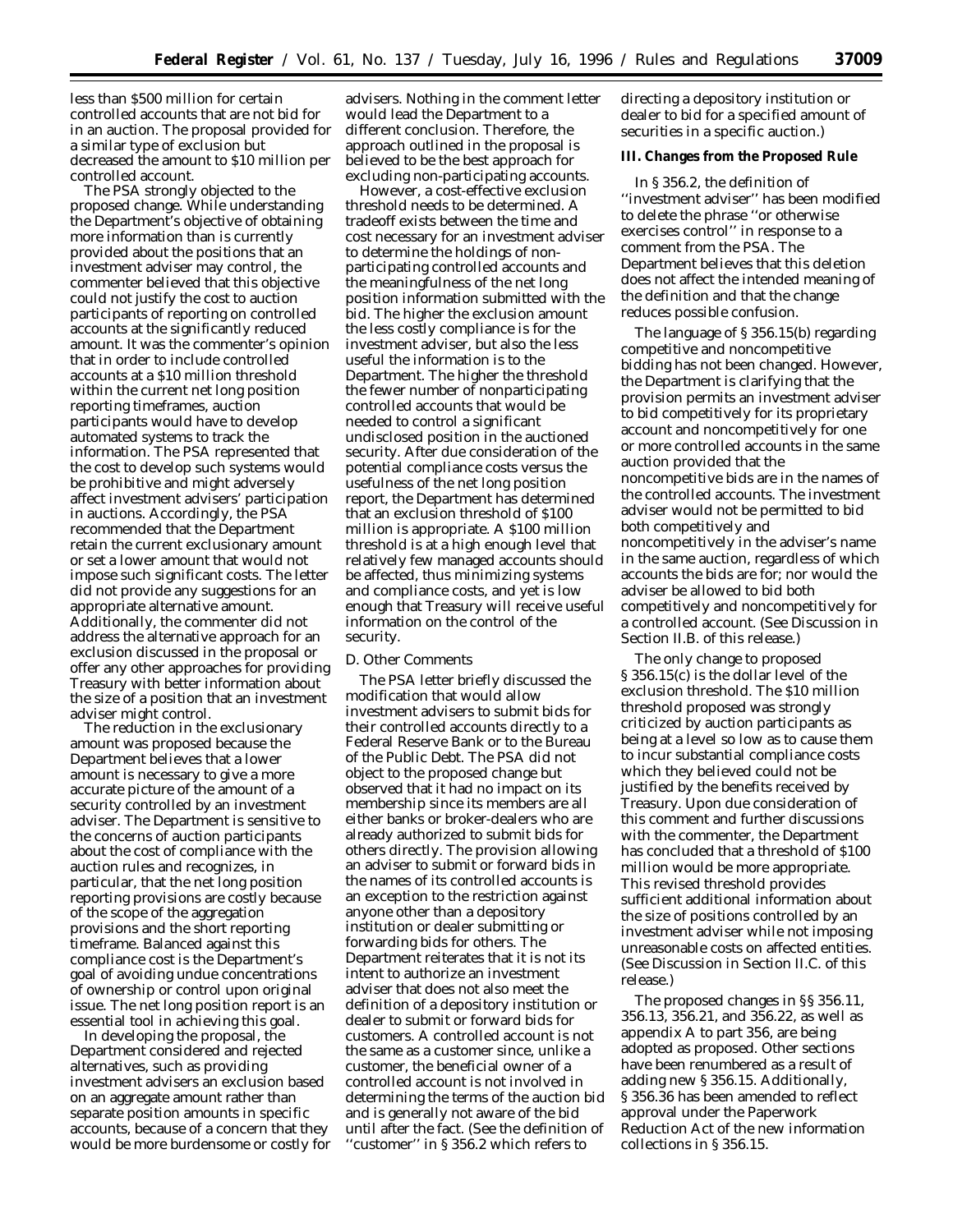## **IV. Procedural Requirements**

The rule does not meet the criteria for a ''significant regulatory action'' pursuant to Executive Order 12866.

Although the rule was published in proposed form to secure the benefit of public comment, the notice and public procedures requirements of the Administrative Procedure Act are inapplicable, pursuant to 5 U.S.C. 553(a)(2). As no notice of proposed rulemaking is required, the provisions of the Regulatory Flexibility Act (5 U.S.C. 601, *et seq*.) do not apply.

The collection of information contained in this rule, in § 356.15, has been reviewed and approved by the Office of Management and Budget under section 3507(d) of the Paperwork Reduction Act of 1995 (44 U.S.C. Chapter 35) under Control Number 1535–0112. Under the Act, an agency may not conduct or sponsor, and a person is not required to respond to, a collection of information unless it displays a valid OMB control number.

This information is being collected by the Department in order to determine the amount of a Treasury security controlled by an investment adviser bidding competitively in an auction for that security. The information will be used for the purpose of determining the award to be made as the result of a competitive bid for a security. Responses to the collection of information are required in order for the potential respondent to purchase securities. Information concerning securities holdings and transactions is protected against disclosure under Treasury regulations (31 CFR Part 323) and in certain instances, the Privacy Act. The information may be disclosed only as authorized by law.

The burden hours estimated in the notice of proposed rulemaking have been reduced as a result of a change in the final rules that increases the number of accounts that would be eligible for the reporting exclusion. This change was made in response to a comment received from the public.

*Estimated total annual reporting burden*: 100 hours.

*Estimated average annual burden hours per respondent*: 5 hours.

*Estimated number of respondents*: 20. *Estimated annual frequency of*

*responses*: on occasion. Comments on the accuracy of the estimate for this collection of information or suggestions to reduce the burden should be sent to the Office of Information and Regulatory Affairs of the Office of Management and Budget, Attention: Desk Officer for Department of the Treasury/Bureau of the Public

Debt, Washington, D.C. 20503, with copies to the Government Securities Regulations Staff, Bureau of the Public Debt, Room 515, 999 E Street, NW, Washington DC 20239–0001.

**List of Subjects in 31 CFR Part 356**

Bonds, Federal Reserve System, Government securities, Securities.

For the reasons set forth in the preamble, 31 CFR chapter II, subchapter B, part 356, is amended as follows:

# **PART 356—SALE AND ISSUE OF MARKETABLE BOOK-ENTRY TREASURY BILLS, NOTES, AND BONDS (DEPARTMENT OF THE TREASURY CIRCULAR, PUBLIC DEBT SERIES NO. 1–93)**

1. The authority citation for part 356 is revised to read as follows:

**Authority:** 5 U.S.C. 301; 31 U.S.C. 3102, *et seq*.; 12 U.S.C. 391.

2. Section 356.2 is amended by adding in alphabetical order the definition of ''investment adviser'' to read as follows:

## **§ 356.2 Definitions.**

\* \* \* \* \*

*Investment adviser* means any person or entity that has investment discretion for the bids or positions of a person or entity not considered part of the investment adviser under the bidder definitions in Appendix A of this part. Investment discretion includes determining what, how many, and when securities shall be purchased or sold. A person or entity managing investments for itself is not considered an investment adviser for such investments. Where a person is employed or supervised by an entity in connection with his activities as an investment adviser, such person is considered to be part of that entity. \* \* \* \* \*

3. Section  $356.11(a)(1)$  is amended by revising the second sentence to read as follows:

### **§ 356.11 Submission of bids.**

(a) *General.*

 $(1)$  \* \* \* Except as otherwise provided, tenders must be submitted in an approved format, including the use of preassigned identification numbers, where applicable. \* \* \*

\* \* \* \* \* 4. Section 356.13 is amended by removing paragraph (a)(2) and redesignating paragraph (a)(1) as paragraph (a). The last two sentences of newly redesignated paragraph (a) are revised to read as follows:

#### **§ 356.13 Net long position.**

(a) *Reporting net long positions.* \* In cases where a bidder that is required to report the amount of its net long position has more than one bid, the bidder's total net long position should be reported in connection with only one bid. A bidder that is a customer must report its reportable net long position through only one depository institution or dealer. (See § 356.14(c).)

\* \* \* \* \* 5. Sections 356.15 and 356.16 are redesignated as §§ 356.16 and 356.17 respectively and new § 356.15 is added to read as follows:

### **§ 356.15 Bidding through investment advisers.**

(a) *General.* Where bids or positions of a person or entity are controlled by an investment adviser, such bids or positions are considered to be a controlled account, separate from the bids and positions of any person or entity with which they would otherwise be associated under the bidder definitions in Appendix A of this part. The investment adviser may bid for controlled accounts by including, in a bid in the adviser's name, amounts that it is investing for the controlled accounts. The investment adviser may also bid for controlled accounts in the names of such accounts. Where bids are in an investment adviser's name, the investment adviser is considered the bidder for such bids and, where bids are in the name of a controlled account, the named controlled account is considered the bidder, for all purposes of this part 356, except as specified in this § 356.15.

(b) *Noncompetitive and competitive bidding.* Regardless of whether the bid for a controlled account is in the name of the investment adviser or in the name of the controlled account, such account may not be bid for both noncompetitively and competitively in the same auction. In addition, such account is subject to the noncompetitive bidding restrictions and award limitations contained in §§ 356.12(b) and 356.22(a).

(c) *Reporting net long positions.* In calculating the amount of its bids and positions for purposes of the net long position reporting requirement found in § 356.13(a), the investment adviser must include, in addition to what would otherwise be included for the investment adviser as a bidder under the bidder definitions, all other competitive bids and positions controlled by the investment adviser. The investment adviser may exclude any net long position less than \$100 million of any nonproprietary controlled account unless the adviser is